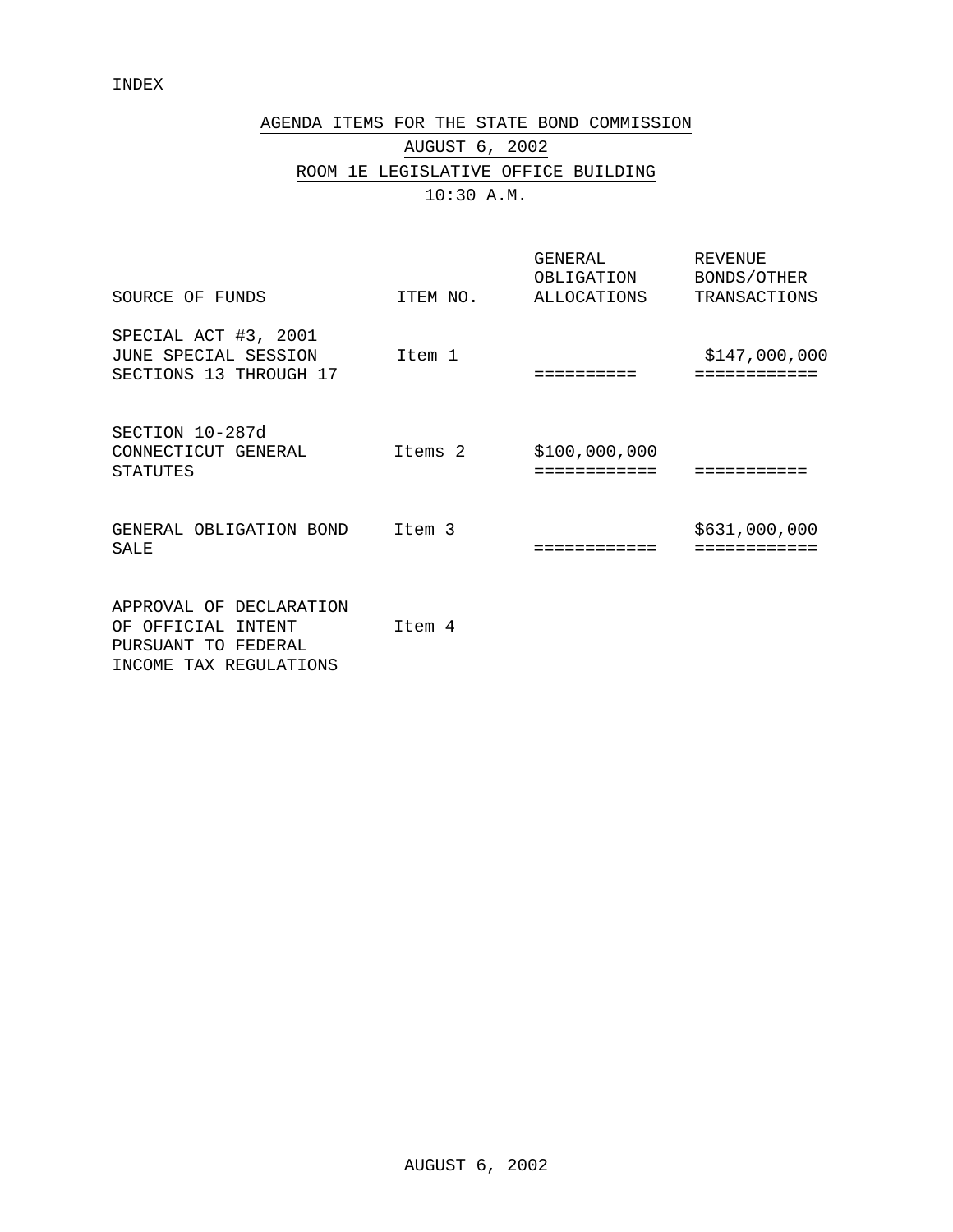## AGENDA ITEMS FOR THE STATE BOND COMMISSION AUGUST 6, 2002 ROOM 1E LEGISLATIVE OFFICE BUILDING 10:30 A.M.

UNLESS OTHERWISE NOTED, THE SECRETARY OF THE STATE BOND COMMISSION HAS ON FILE THE FOLLOWING MATTERS WITH RESPECT TO EACH REQUEST MADE TO THE STATE BOND COMMISSION FOR TODAY'S MEETING AS DETAILED THROUGH THE ATTACHED AGENDA ITEMS.

- 1. ANY HUMAN SERVICES FACILITY COLOCATION STATEMENT IF SO REQUESTED BY THE SECRETARY OF THE OFFICE OF POLICY AND MANAGEMENT PURSUANT TO CGS §4B-23.
- 2. ANY PROJECT WHICH INVOLVES THE USE OF 25 ACRES OR MORE OF PRIME FARMLAND FOR NONAGRICULTURAL PURPOSES HAS BEEN REVIEWED IN ACCORDANCE WITH THE PROVISIONS OF PUBLIC ACT NO. 83-102 (AN ACT CONCERNING STATE PROJECTS WHICH TAKE PRIME FARMLAND) AND THAT THE COMMISSIONER OF AGRICULTURE HAS FILED A STATEMENT INDICATING THAT EACH SUCH PROJECT PROMOTES AGRICULTURE OR THE GOAL OF AGRICULTURAL LAND PRESERVATION, OR THERE IS NO REASONABLE ALTERNATIVE SITE FOR THE PROJECT, OR THE PROJECT IS NOT APPLICABLE UNDER THE ACT.
- 3. ANY CAPITAL DEVELOPMENT IMPACT STATEMENT REQUIRED TO BE FILED WITH THE SECRETARY OF THE OFFICE OF POLICY AND MANAGEMENT, IF SO REQUIRED BY THE SECRETARY, PURSUANT TO CGS §4B-23.
- 4. ANY ADVISORY STATEMENT REGARDING THE STATE CONSERVATION AND DEVELOPMENT POLICIES PLAN REQUIRED BY CGS §16A-31 FOR EACH ITEM FOR WHICH AN ADVISORY STATEMENT IS REQUIRED BY CGS §16A-31, AND THE ITEM IS EITHER IN CONFORMITY WITH THE PLAN OR NOT ADDRESSED THEREIN.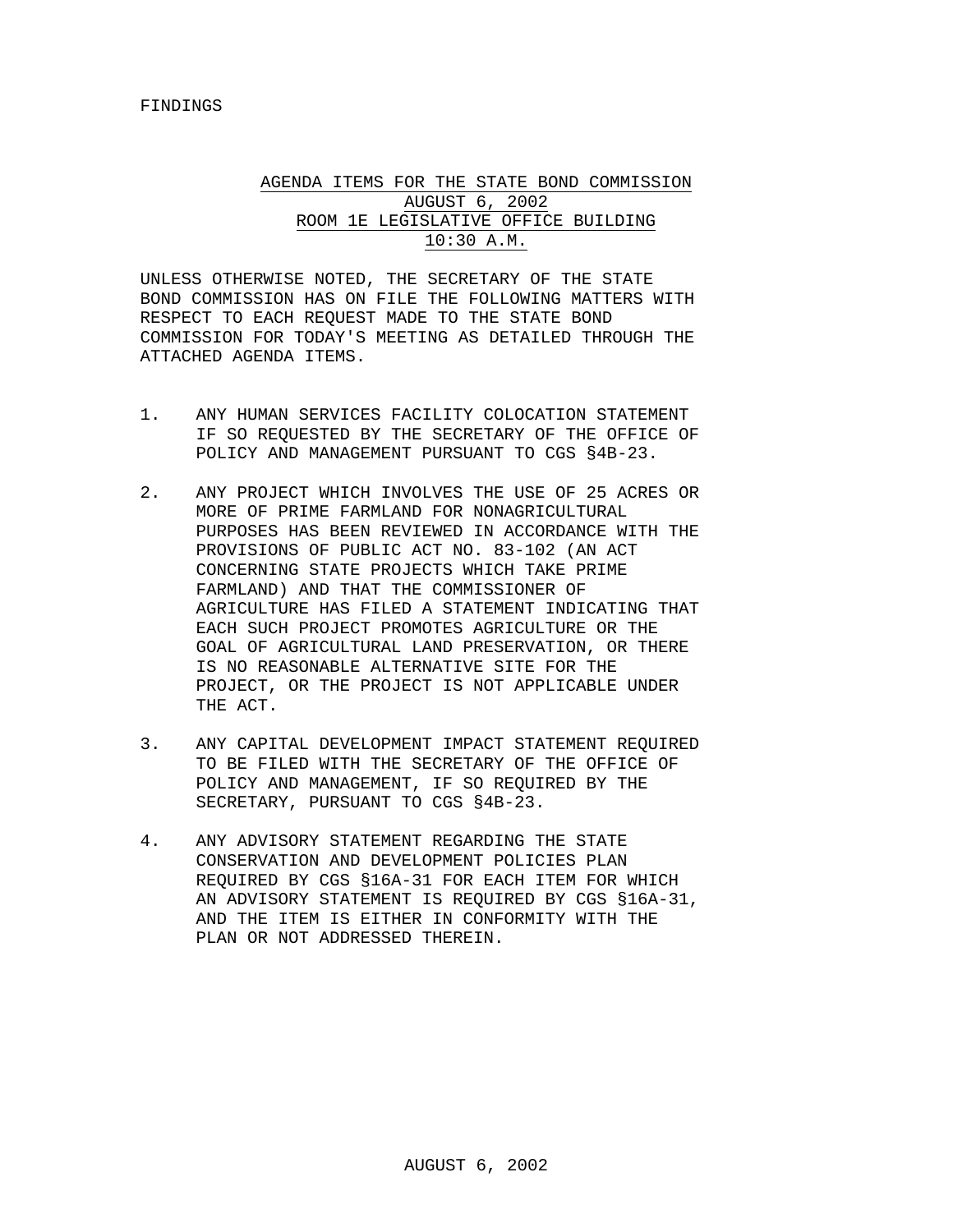# SPECIAL ACT #3, 2001 JUNE SPECIAL SESSION SEC. 7-12

ITEM NO. 1

DEPARTMENT OF TRANSPORTATION

## SPECIAL TAX OBLIGATION BONDS

## REQUESTED: 1) An Allocation and Bond Authorization (to Agency)  $$147,000,000$

- 2) Approval to authorize the Secretary of the State Bond Commission to accept reports and statements on behalf of the Commission as required by the Act
- 3) Authorization to revise or modify projects, if required, within specific subsections of the Act.

FROM: Sec. 8

| Total Authorized     | \$147,000,000 |
|----------------------|---------------|
| Previous Allocations | $-0-$         |
| Balance Unallocated  | \$147,000,000 |

| From |                | Description                                                                                                                                   | Requested    |
|------|----------------|-----------------------------------------------------------------------------------------------------------------------------------------------|--------------|
|      |                | Bureau of Engineering and Highway Operations                                                                                                  |              |
|      | Sec. $8(1)(A)$ | Interstate Highway Program                                                                                                                    | \$11,500,000 |
|      | Sec. $8(1)(B)$ | Urban Systems Projects                                                                                                                        | 12,000,000   |
|      | Sec. $8(1)(C)$ | Intrastate Highway Program                                                                                                                    | 31,500,000   |
|      | Sec. $8(1)(D)$ | Soil, Water Supply And<br>Groundwater Remediation At/<br>or In The Vicinity Of<br>Various Maintenance Facilities<br>And Former Disposal Areas | 6,000,000    |
|      | Sec. $8(1)(E)$ | State Bridge Improvement,<br>Rehabilitation And Replacement<br>Projects                                                                       | 20,000,000   |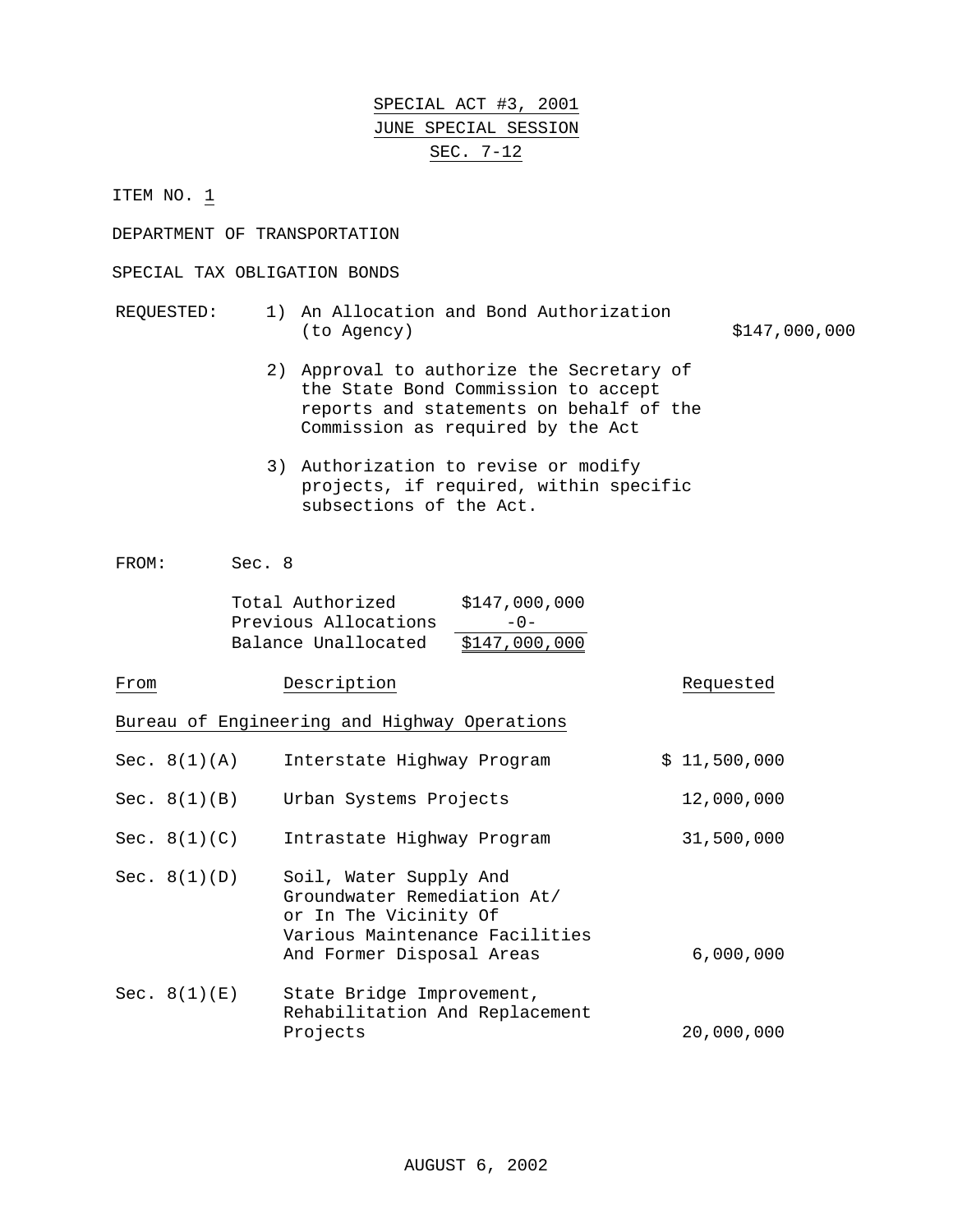ITEM NO. 1 (Cont'd.)

From Description **Description Requested** 

## Bureau of Aviation and Ports

| Sec. $8(2)(A)$ | Reconstruction And Improvements<br>To The Warehouse And State Pier,<br>New London, Including Site<br>Improvements And Improvements To<br>Ferry Slips                    | 300,000   |
|----------------|-------------------------------------------------------------------------------------------------------------------------------------------------------------------------|-----------|
| Sec. $8(2)(B)$ | Development And Improvements Of<br>General Aviation Airport Facilities<br>Including Grants-in-aid To Municipal<br>Airports (Excluding Bradley<br>International Airport) | 2,000,000 |

Bureau of Public Transportation

| Sec. $8(3)$ | Bus And Rail Facilities And Equipment, |            |
|-------------|----------------------------------------|------------|
|             | Including Rights-of-Way, Other         |            |
|             | Property Acquisition And Related       |            |
|             | Projects                               | 34,000,000 |
|             |                                        |            |

### Bureau of Administration

|                     | Sec. $8(4)(A)$ Department facilities                                 | 6,400,000     |
|---------------------|----------------------------------------------------------------------|---------------|
| Sec. $8(4)(B)$      | Cost of Issuance of Special Tax<br>Obligation Bonds and Debt Service |               |
|                     | Reserve                                                              | 23,300,000    |
| Total, This Request |                                                                      | \$147,000,000 |

REASON FOR REQUEST:

These funds are requested to finance various transportation related improvements and other related costs, in accordance with the provisions of the Act and the nineteenth year of the Transportation Infrastructure Program.

The scope of work will depend upon the project's design and final costs will be based upon bids received. However, the Department of Transportation is requesting the flexibility to revise or modify projects, if required, within specific subsections of the Act. The projects in the nineteenth year of the plan would be revised or modified, as necessary, due to such occurrences as delays in any phase of project development, actual costs being revised based on final design or bids received, emergency work, or unforeseen/unanticipated projects. Project revision or substitution would occur only within that subsection of the Act and not between subsections.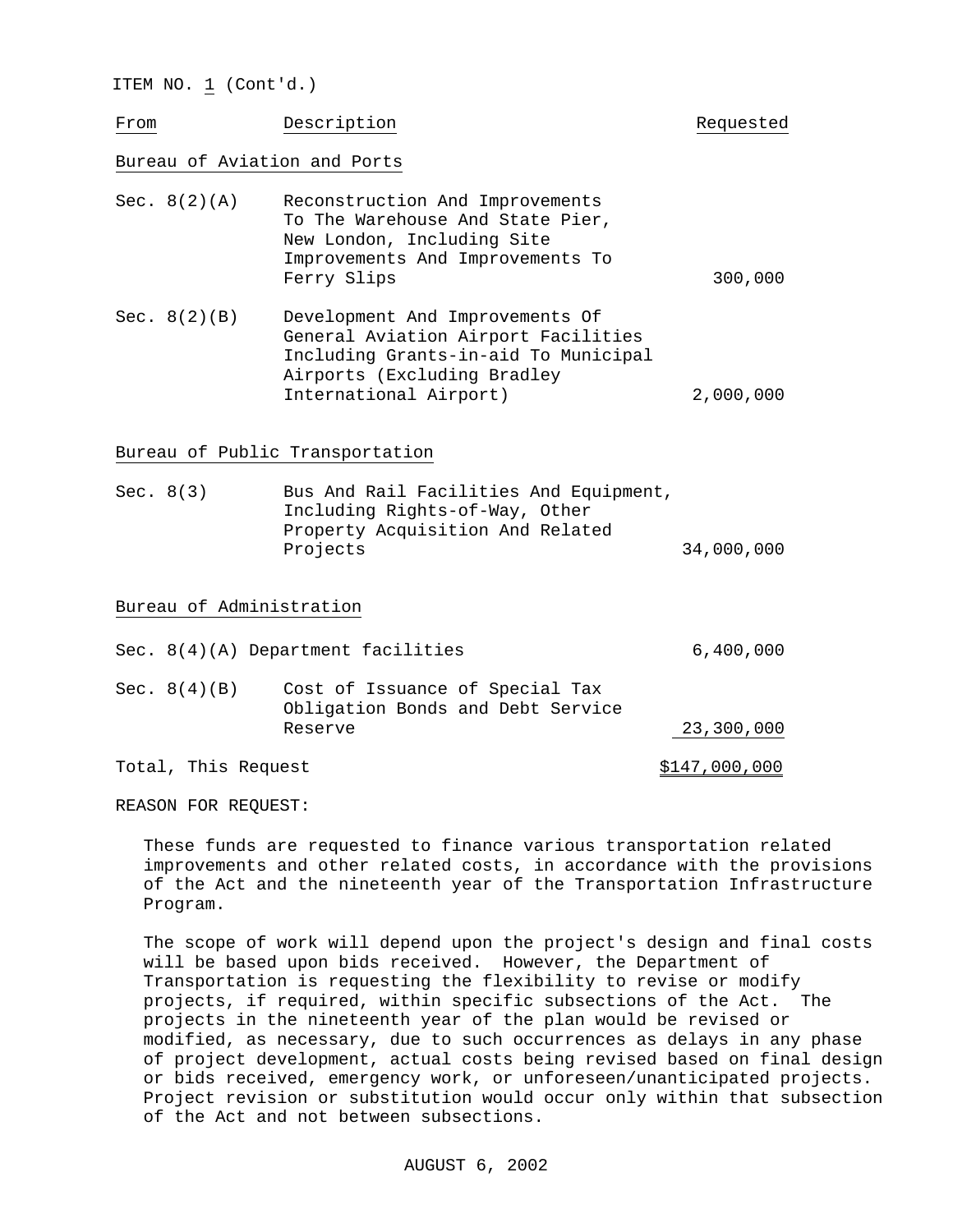In accordance with Section 13b-79a C.G.S., the Commissioner of Transportation, not later than October 1, 1984 and annually thereafter, shall report to the joint standing committees having cognizance of matters relating to the Department of Transportation, to Finance, Revenue, Capital Bonding and Taxation, and to Appropriations and the Budgets of State Agencies on the status and progress of the transportation program authorized.

The release of these funds will be controlled through the allotment process: 1) subject to the filing of all reports and statements required to be filed with the Secretary of the State Bond Commission and any revisions, modifications or further project definition to the nineteenth year of the plan; and 2) under the program contingency and/or for projects to be determined these will be controlled through the allotment process subject to detailed definition by the Department.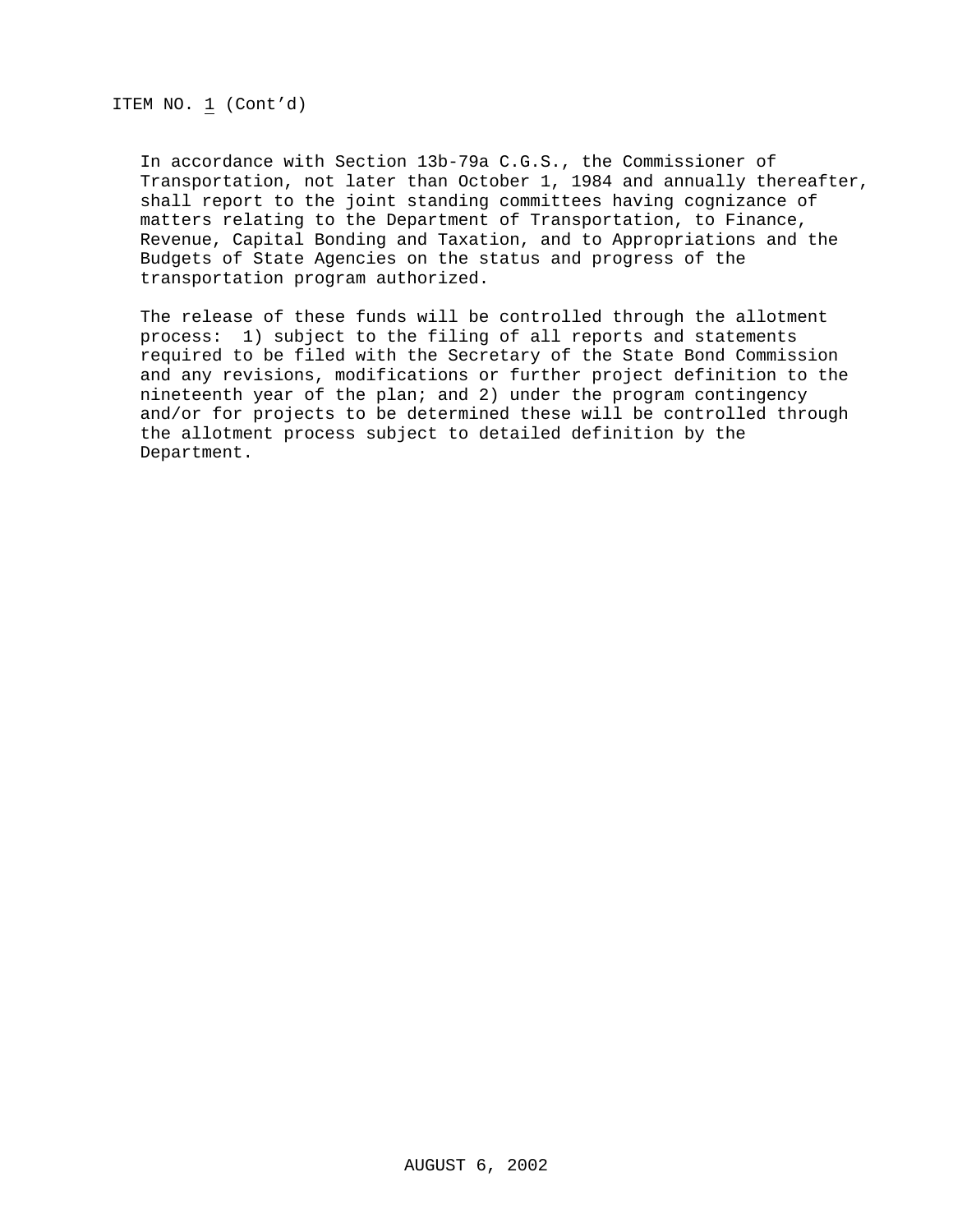## SECTION 10-287d CONNECTICUT GENERAL STATUTES

ITEM NO. 2

STATE BOARD OF EDUCATION

SCHOOL BUILDING PROJECTS (PRINCIPAL AND CURRENT PAYMENTS)

REQUESTED: An Allocation and Bond Authorization (to Agency)  $$100,000,000$ 

Acct. No. 3090 7001 010

| Total Authorized     | \$1,693,275,000 |
|----------------------|-----------------|
| Previous Allocations | 1,201,275,000   |
| Balance Unallocated  | \$492,000,000   |

REASON FOR REQUEST:

These funds are requested to finance grants-in-aid for fiscal year 2002-03 for the State's share of the cost of the principal and current payments for the construction of local school building projects in accordance with section 10-287d C.G.S, as amended, as detailed on the following page. These projects include expansion, renovations and improvements, safety and health related projects, vocational agricultural centers authorized under Section 10-65 C.G.S., and cooperative regional special educational facilities authorized under Section 10-76e C.G.S.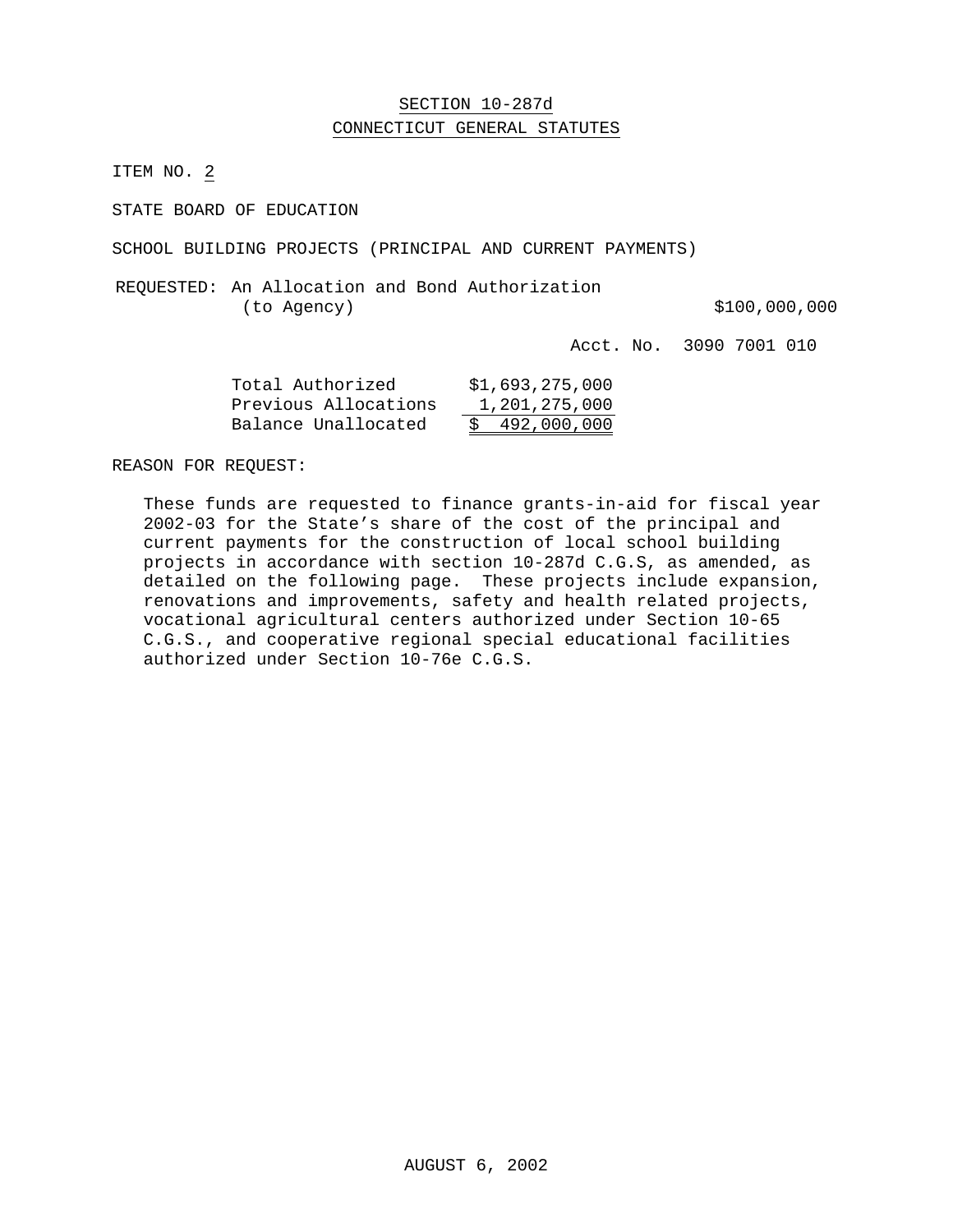Summary of State Bond Commission Request Local School Construction Principal and Current Payment Requirements

## Scheduled Principal Payments:

## FY 2003:

| Magnet Schools                   | \$86,800,000  |
|----------------------------------|---------------|
| Non-Magnet Schools               | 415,500,000   |
| Principal, Calculated            | 87,400,000    |
| Reserve for Projects in Audit    | 5,300,000     |
| Charter Schools                  | 2,300,000     |
| Less: Delayed/Cancelled Projects | 67,000,000    |
| Total, FY 2003                   | \$530,300,000 |
|                                  |               |
| Total Estimated Payments         | \$530,300,000 |
| Less: Previous Funds             | 85,300,000    |
| Future Funding                   | 345,000,000   |
| Total, This Request              | \$100,000,000 |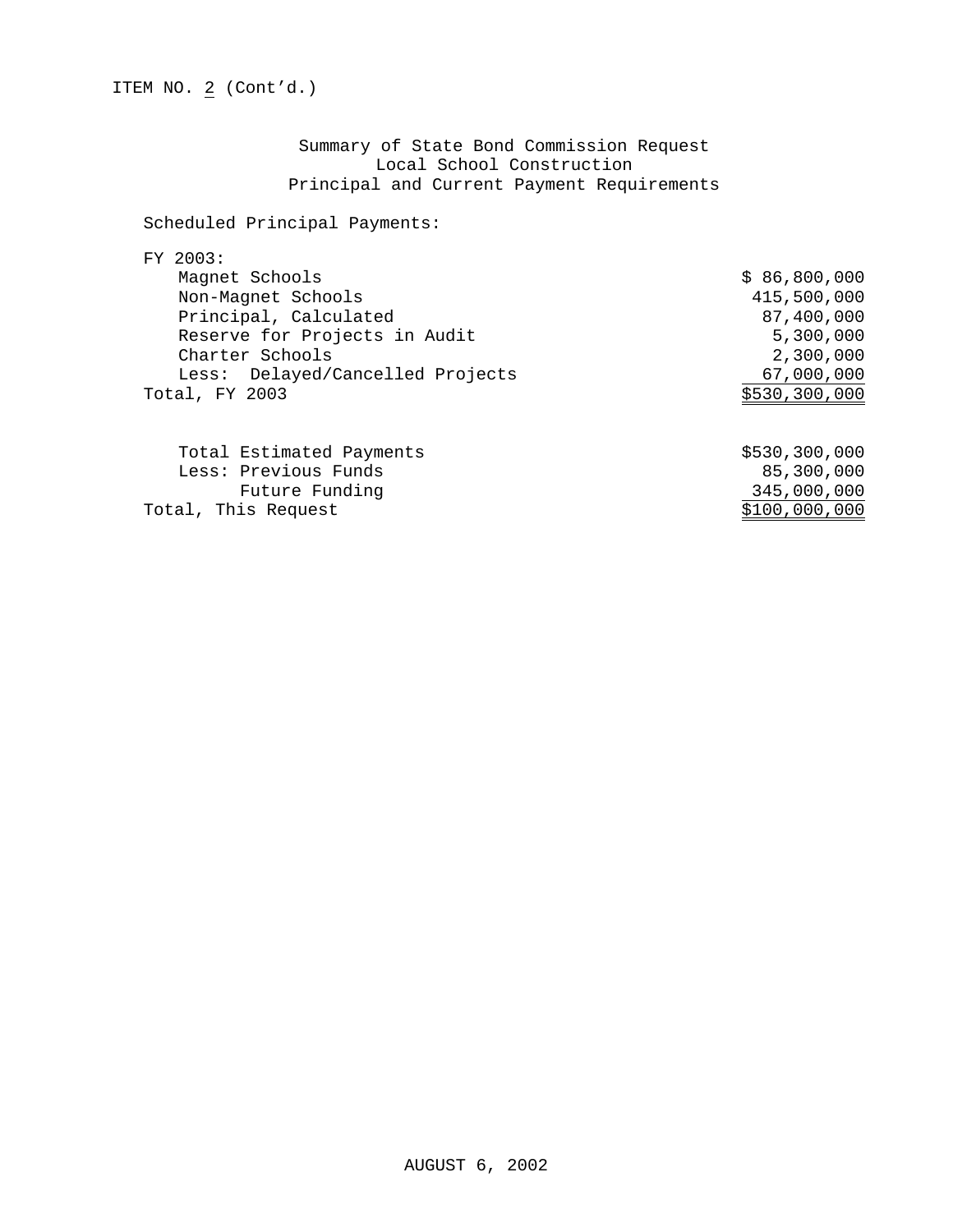### ITEM NO. 3

STATE TREASURER

REQUESTED: Authorization to issue and sell general Obligation bonds of the State in an amount not to Exceed \$631,000,000

#### SUGGESTED RESOLUTION:

The State Treasurer is authorized to issue and sell general obligation bonds of the State, which were previously authorized to be issued by this Commission, or which may be authorized to be issued by this Commission prior to their sale, in an aggregate principal amount not to exceed \$631,000,000.

The Treasurer is authorized to consolidate for sale bonds authorized to be issued under two or more bond acts and issue the same as a single bond issue provided that a separate maturity schedule for the bonds authorized under each bond act shall be established and filed with the Secretary of the State Bond Commission prior to the delivery of the bonds.

The Treasurer is authorized to sell such bonds at public sale on sealed proposals or by negotiation, in such manner, at such price or prices, at such time or times, and on such terms and conditions as the Treasurer shall determine to be in the best interests of the State.

The Treasurer is authorized to enter into agreements on behalf of the State with respect to the issuance and sale of said bonds, including financial advisory agreements, bond purchase agreements, secondary market disclosure agreements, tax regulatory agreements containing the provisions set forth in Section  $3-20(r)$  of the Connecticut General Statutes and agreements with respect to the issuance, sale and securing of such bonds.

The Treasurer is authorized to determine the form, date or dates, maturities of serial or term bonds, date and manner of sale, interest rate or rates and due dates thereof (including the issuance of such bonds at fixed rates or variable rates, and as capital appreciation or current interest bonds), the denominations and designation of such bonds, registration, conversion and transfer privileges, the terms of redemption with or without premium, and all other terms and conditions of such bonds and of the issuance and sale thereof, as she shall determine to be in the best interests of the State, provided that she shall file a certificate of determination with the Secretary of the State Bond Commission on or before the date of delivery of such bonds setting forth the details and particulars of such bonds determined by her in accordance with this delegation.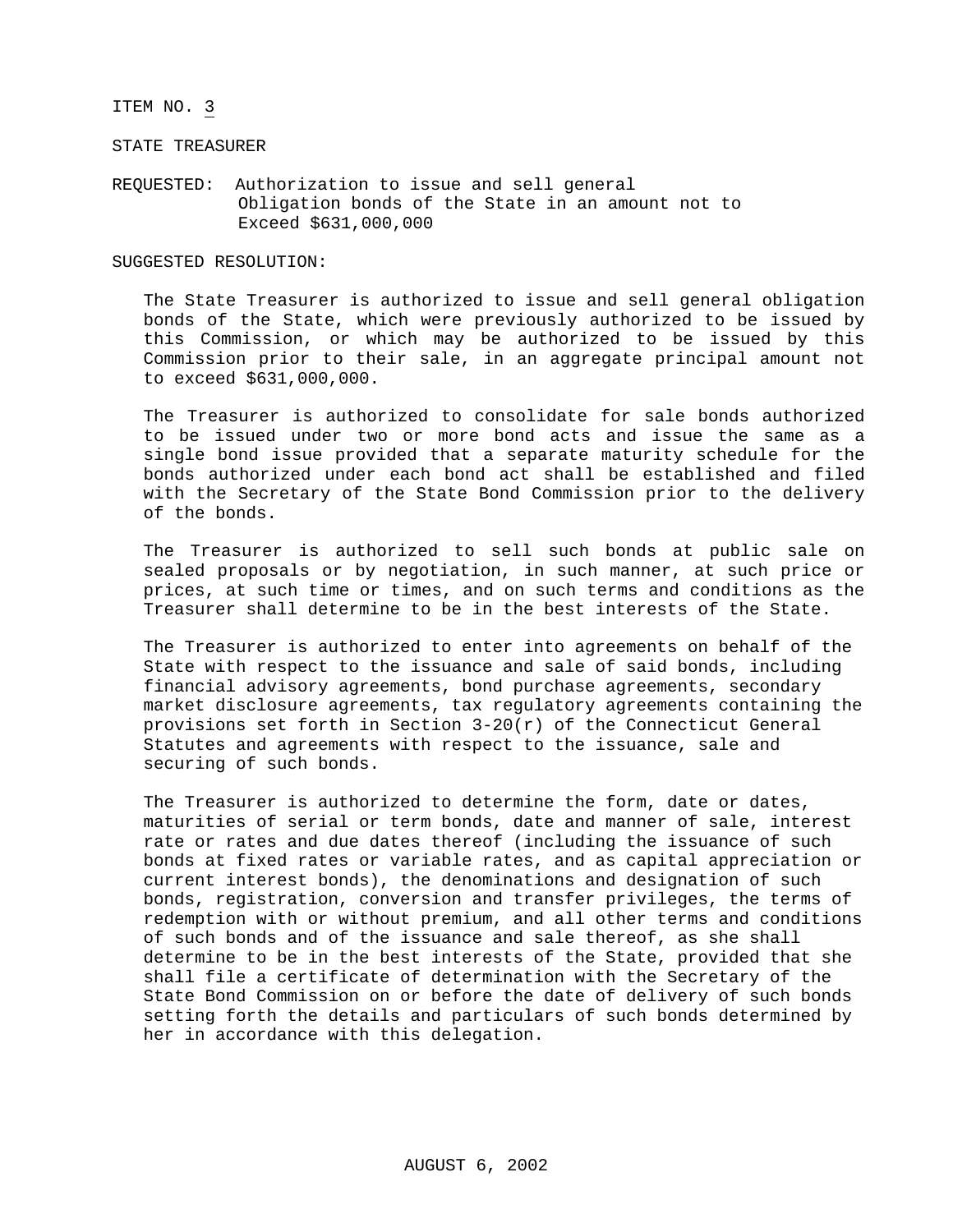ITEM NO. 3 (Cont'd)

The Treasurer is authorized to enter into on behalf of the State such reimbursement agreements, remarketing agreements, standby bond purchase agreements and any other necessary or appropriate agreements in connection with obtaining any liquidity facility or credit facility with respect to such bonds, and to determine the terms and conditions of any such agreement. The Treasurer may pledge the full faith and credit of the State to the State's payment obligations under any such agreement.

The Treasurer is authorized to enter into on behalf of the State such swap or other contracts with respect to such bonds and any other necessary or appropriate agreements in connection with obtaining any such contract, with such terms and conditions and parties as the Treasurer may determine, as provided in and subject to the requirements of Section 3-20a(c) of the Connecticut General Statutes. The Treasurer is authorized to pledge the full faith and credit of the State to the State's payment obligations under any such contract.